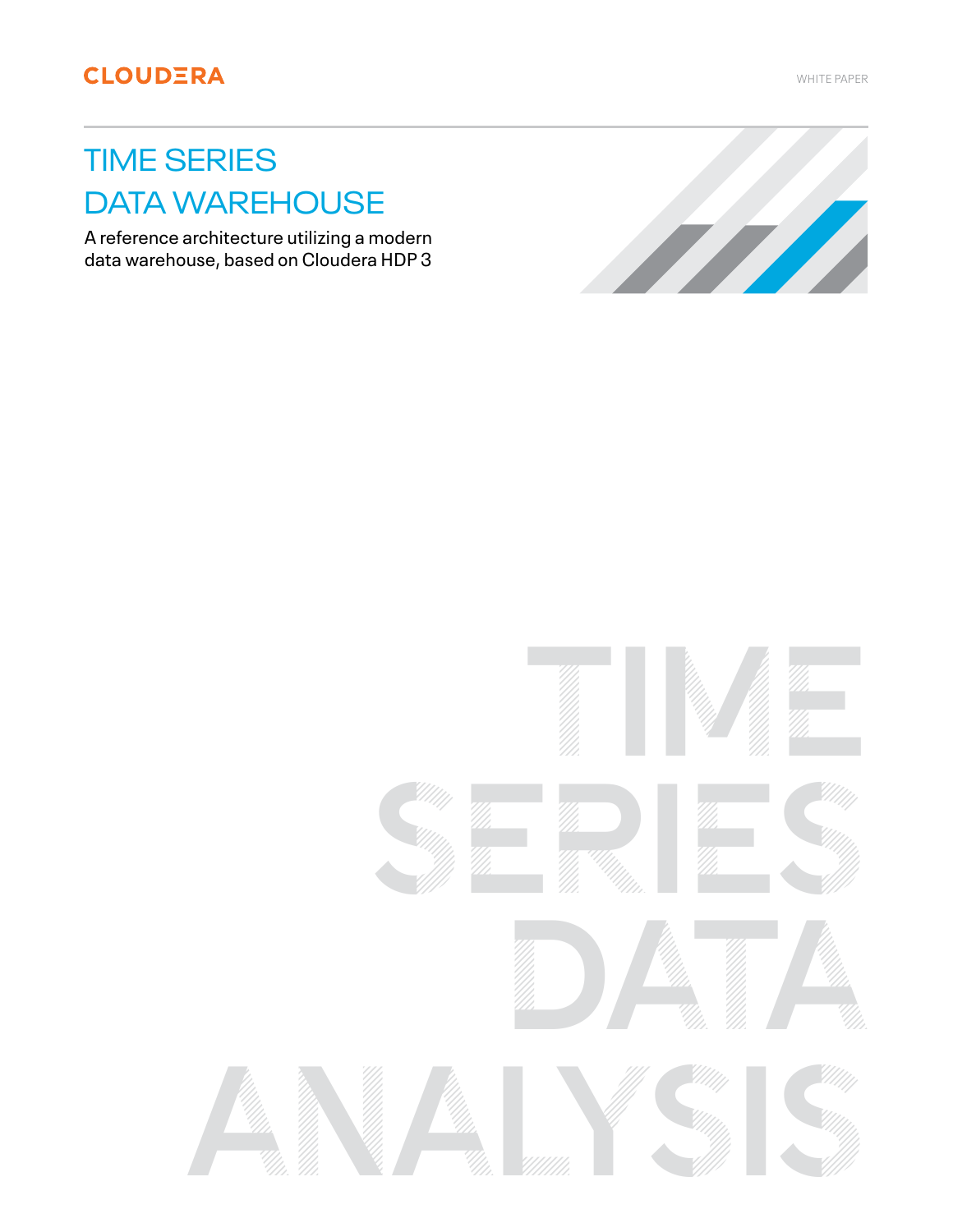<span id="page-1-0"></span>**Time series is different from traditional statistical analysis**



**HIGH-DIMENSIONAL** 100'S OF PARAMETERS Oil yield with temperature, pressure. Medical, with heart rate, blood pressure. Network quality with weather, traffic, events.



**NOT A NORMAL DISTRIBUTION** COMPLICATED. MULTIPLE PROCESSORS Smart meters weekday vs. weekend. Complex manufacturing processes.



**NON-STATIONARY** SLIDING WINDOWS OF DATA Continuously shifting

DESIRE TO DETECT PATTERN Real time data vs. historical data. Input keeps changing at rapid pace.

### Introduction

Cloudera's data platform is commonly used by Fortune 2000 companies all over the world, for a variety of large scale ETL/data curation, ad-hoc reporting, ML model training, and other data-driven, mission critical applications. In this document, we will share how these enterprises utilize the same platform and data warehousing technology for high scale, time series applications.

A time series data warehouse provides the ability to report and analyze across data generated by a large number of data sources that generate data at regular intervals, such as sensors, devices, IoT entities, and financial markets. This data can also be queried, in real time, on the Cloudera platform in conjunction with other data sources from the organization and historical data, or to perform advanced analytics workloads such as statistical modeling and machine learning.

### **Predictive maintenance**

Large manufacturers collect sensor data from each manufacturing robot at each factory floor, to correlate patterns and understand what leads up to specific events, that later causes downtime due to need of maintenance. These organizations are looking to optimize processes so that spare parts can be available in a timely manner, to avoid downtime..

#### **Capacity planning and optimization**

Large utilities and telecom organizations, as well as broadcasting and supply-chain dependent organizations, use time series data warehousing to better plan / replan manufacturing pipelines and supply chains, to optimize / plan for peak hours (to prevent downtimes), or to do better pricing.

### **Quality optimization**

A frequent add-on use case to the ones above is optimization of quality and quality processes, by collecting samples from tests and other sensors. The aim is to prevent the significant costs or fines related to having to pull products later in the production pipeline (or, in the worst-case scenario, off the market), and to avoid liability and penalty costs.

#### **Yield optimization**

Large pharmaceutical and chemical manufacturers optimize yield by using time series data analysis at large scale.

### **Modern Data Warehousing**

**REQUIRES ANALYSIS OF TIME SERIES DATA**

- Automated maintenance and continuous plant uptime
- •Targeted and personalized customer service and promotion
- •Automated network utility and cost optimization
- •Real-time fraud prevention and threat detection
- •Quality and yield optimization
- •Continuous operations dashboards





**OIL YIELDS**

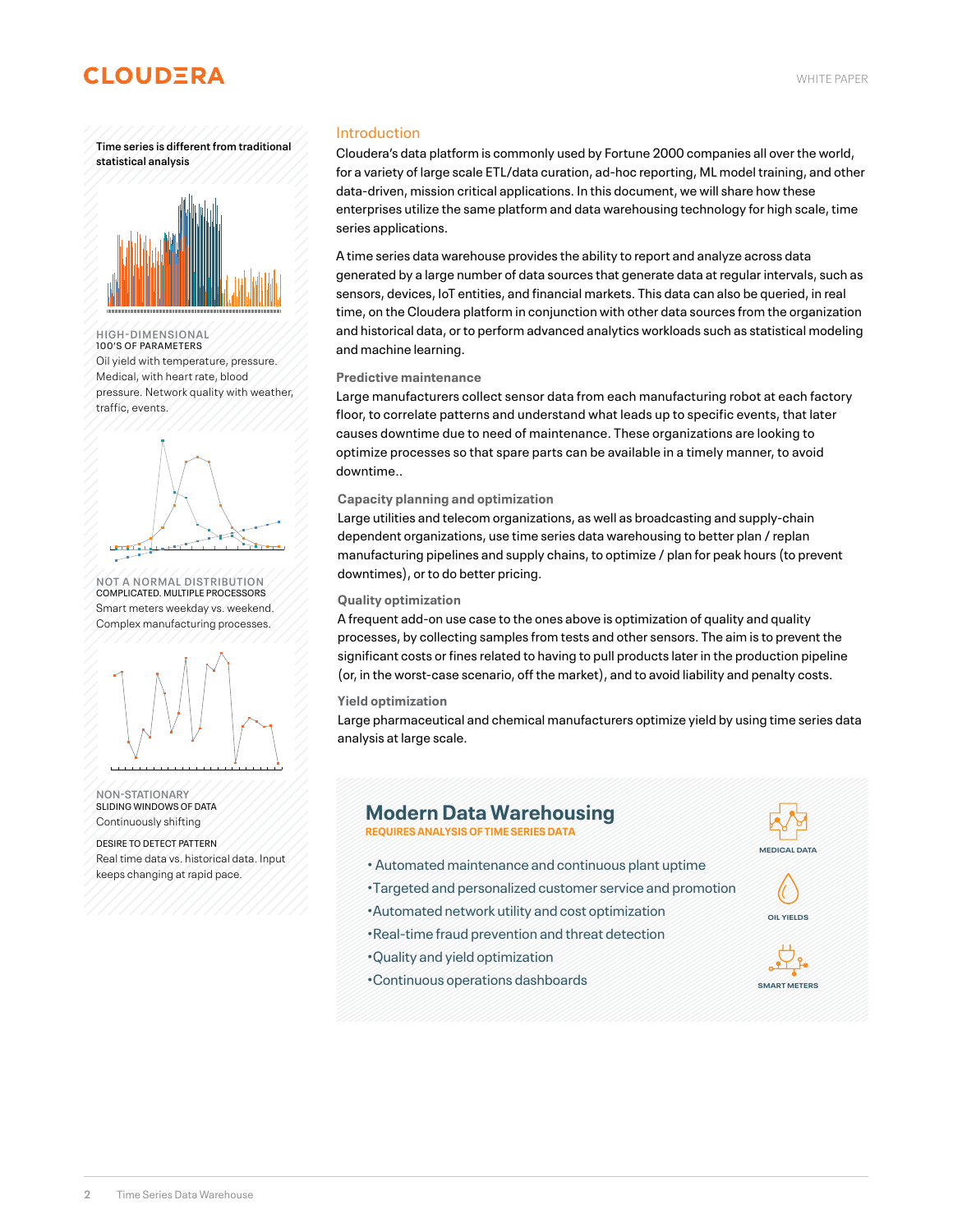# Table of Contents

| Introduction                   | $\boldsymbol{2}$ |
|--------------------------------|------------------|
| Requirements                   | 4                |
| High-level architecture        | 4                |
| <b>Reference Application</b>   | 5                |
| Data model                     | 5                |
| Druid                          | 6                |
| Modeling                       | 6                |
| Data source creation by Hive   | 6                |
| Data source creation by Druid  | 7                |
| Kafka ingestion                | 8                |
| Rollups                        | 9                |
| Ingestion serialization format | 10               |
| Kafka                          | 10               |
| Measurements topic             | 10               |
| Topic design                   | 10               |
| Message serialization          | 11               |
| Data ingestion                 | 11               |
| User queries                   | 12               |
| Raw                            | 12               |
| Downsamples                    | 13               |
| Pivot/transpose                | 14               |
| Aggregations                   | 16               |
| Sums                           | 16               |
| Counts and averages            | 16               |
| Minimums and maximums          | 17               |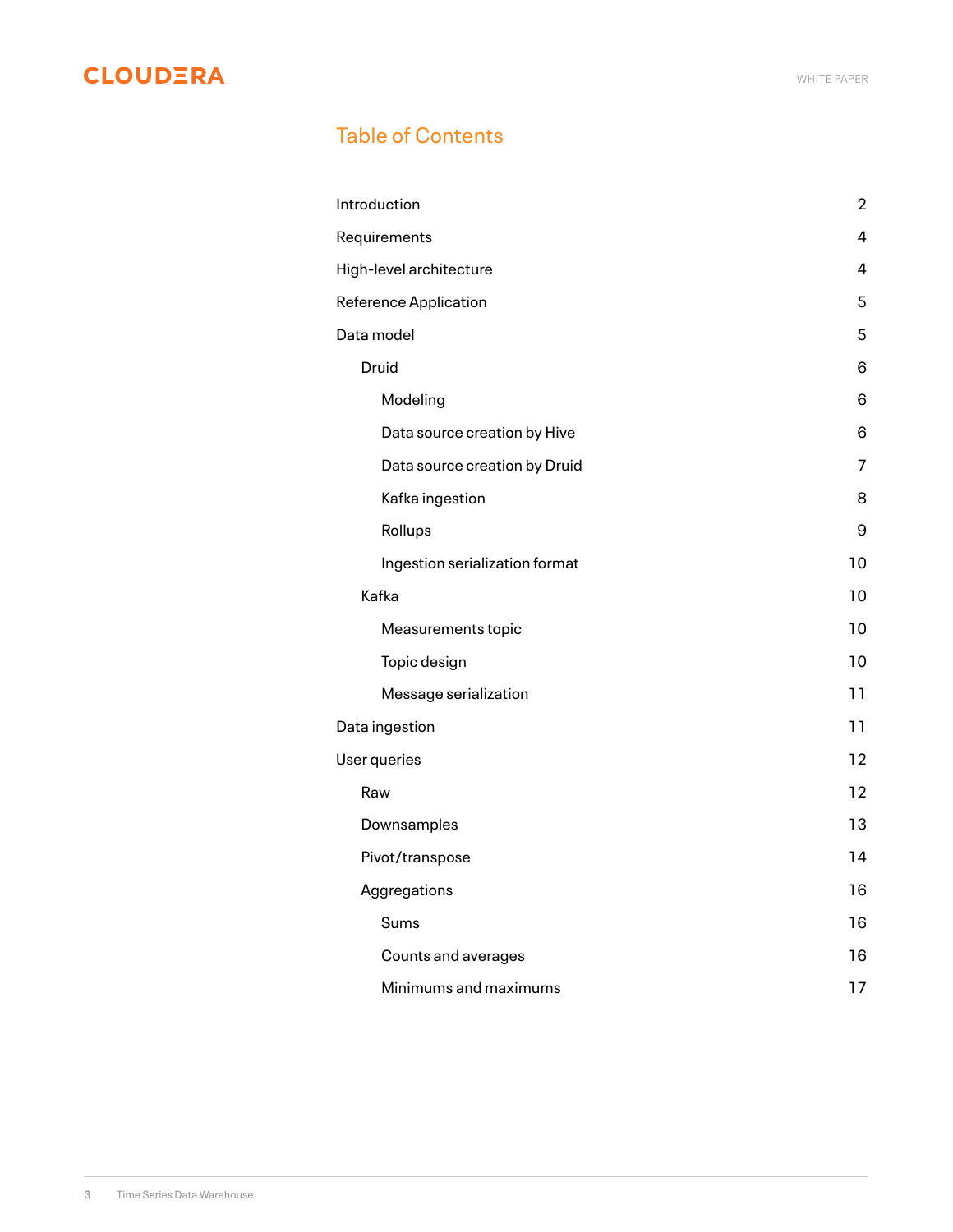<span id="page-3-0"></span>

### **Requirements**

The architecture outlined in this document describes a reference solution for time series use cases on the Cloudera HDP 3 platform. The solution addresses these high level time series requirements:

- Extraction of time series measurements from data sources. A measurement is generally a single value from a single source (e.g., a sensor) at a single timestamp
	- Data sources span a wide variety of interfaces, e.g., files, message queues, IoT hubs, REST
	- Data sources can span a wide variety of data serializations, e.g. CSV, JSON, XML
	- The total of all data sources of an application can be a very high rate of measurement, e.g., millions of measurements per second
- Enrichment of measurements with additional information, e.g., the device that a sensor is attached to. This allows users to query the measurements in more meaningful ways than only what was provided by the data source
- Querying of the measurements by application users
	- Measurements should be available across a deep history, from the very latest to those far in the past
	- Queries over measurements should execute quickly, enabling an interactive and exploratory user mindset that encourages driving the most value out of the data
	- Queries over measurements should take advantage of existing tooling, such as standard business intelligence software
	- Measurements should quickly become visible for user queries, e.g. within 30 seconds since the measurement took place
- Advanced querying of the measurements with statistics and machine learning libraries, and widely used languages, such as Python and R
- Automatic handling of updates. These could be intentional, such as data corrections, or unintentional, such as duplicates
- Ability to deploy the application either on premises or on a public cloud
- Data secured and governed, including authorization, authentication, auditing, and encryption

### **High-level architecture**

The HDP 3 platform provides a variety of open source components that can be configured together to build applications. This reference architecture uses multiple HDP 3 components to solve the time series requirements that were described in the previous section:

- Apache NiFi, for ingestion of measurements
- Apache Kafka, for buffered storage of ingested measurements
- Apache Spark, for measurement pre-processing, if required
- Apache Druid, for permanent storage of measurements
- Apache Hive, for user query of measurements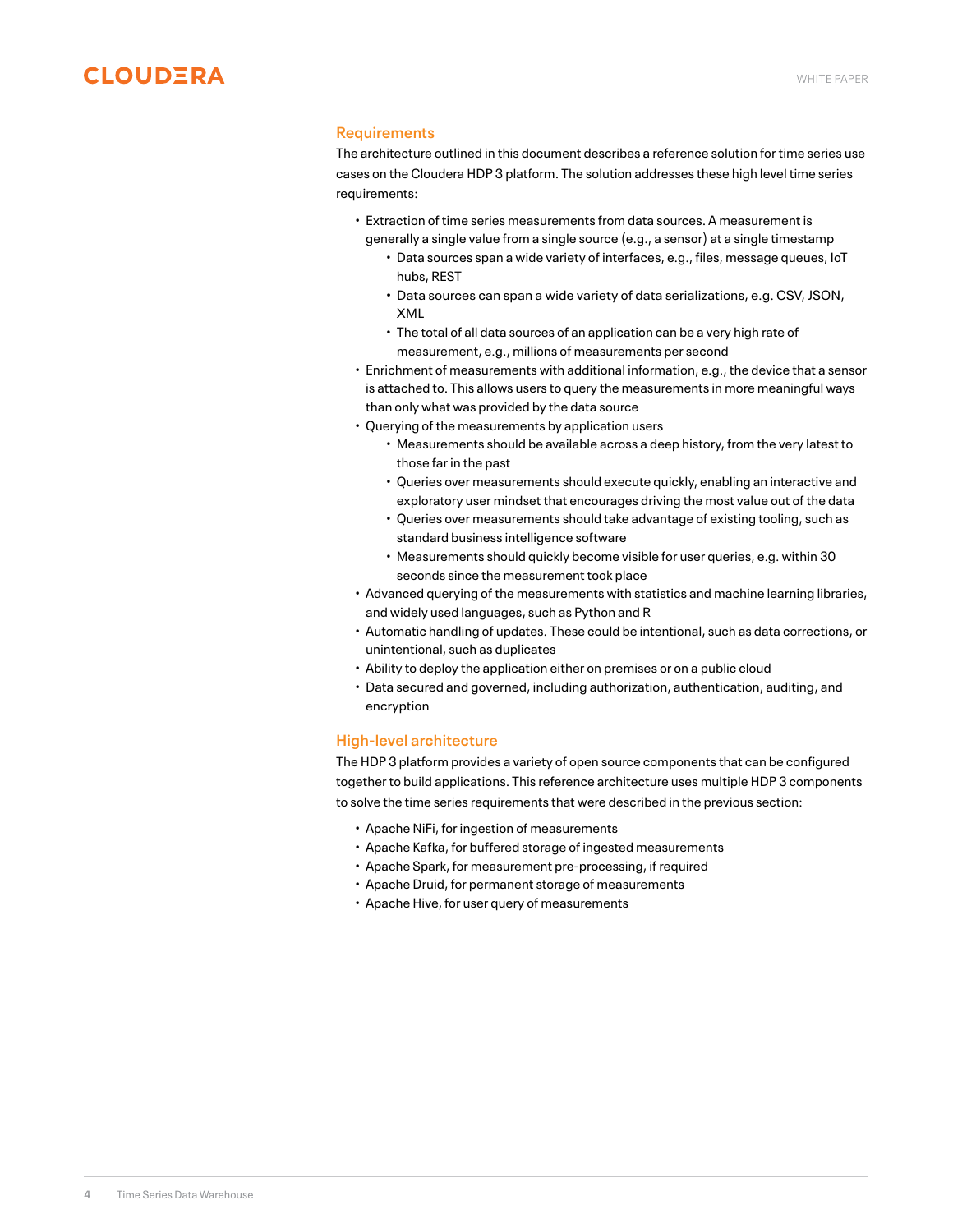<span id="page-4-0"></span>

This architecture is capable of scaling to:

- Ingestion and processing of millions of measurements per second
- Latency in the seconds from real world measurement to user query
- Dozens of concurrent user queries
- Petabytes of available measurements history



The following sections detail four major concerns of the architecture:

- The [data model,](#page-5-0) which describes how the data is stored at rest
- The [ingestion flow](#page-10-0), which describes how the data is extracted from source systems and loaded into the cluster
- The [processing job](#page-1-0), which describes how the data is transformed prior to user query
- The [user queries](#page-11-0), which describes how users can ask questions of the data

Note that the intention of this document is to describe application architecture decisions that are specific to time series use cases and does not intend to cover the full breadth of CDH application architectures. For deeper consultation on CDH application architectures please contact your Cloudera account team or send an email to [sales@cloudera.com.](mailto:sales@cloudera.com)

#### **Reference application**

This reference architecture is accompanied by a reference application, *available from Cloudera,* that implements and demonstrates the functionality described by this architecture. This reference application can be considered an out-of-the-box proof of concept of many of the topics described in this document. Cloudera advises to start a HDP 3 time series proof of concept with this reference application and make required modifications from that point, instead of starting a new application from scratch. The default AWS cluster configuration of the reference application is capable of ingesting 1.5 million measurements per second, with spare compute capacity for tens of queries per second. Note that query throughput is highly dependent on the specific queries that are submitted.

### **Data model**

The data model is the central construct of a data warehouse architecture, and time series applications are no exception. The design of the time series data model will have a major impact on the performance, simplicity, and cost-effectiveness of the overall solution.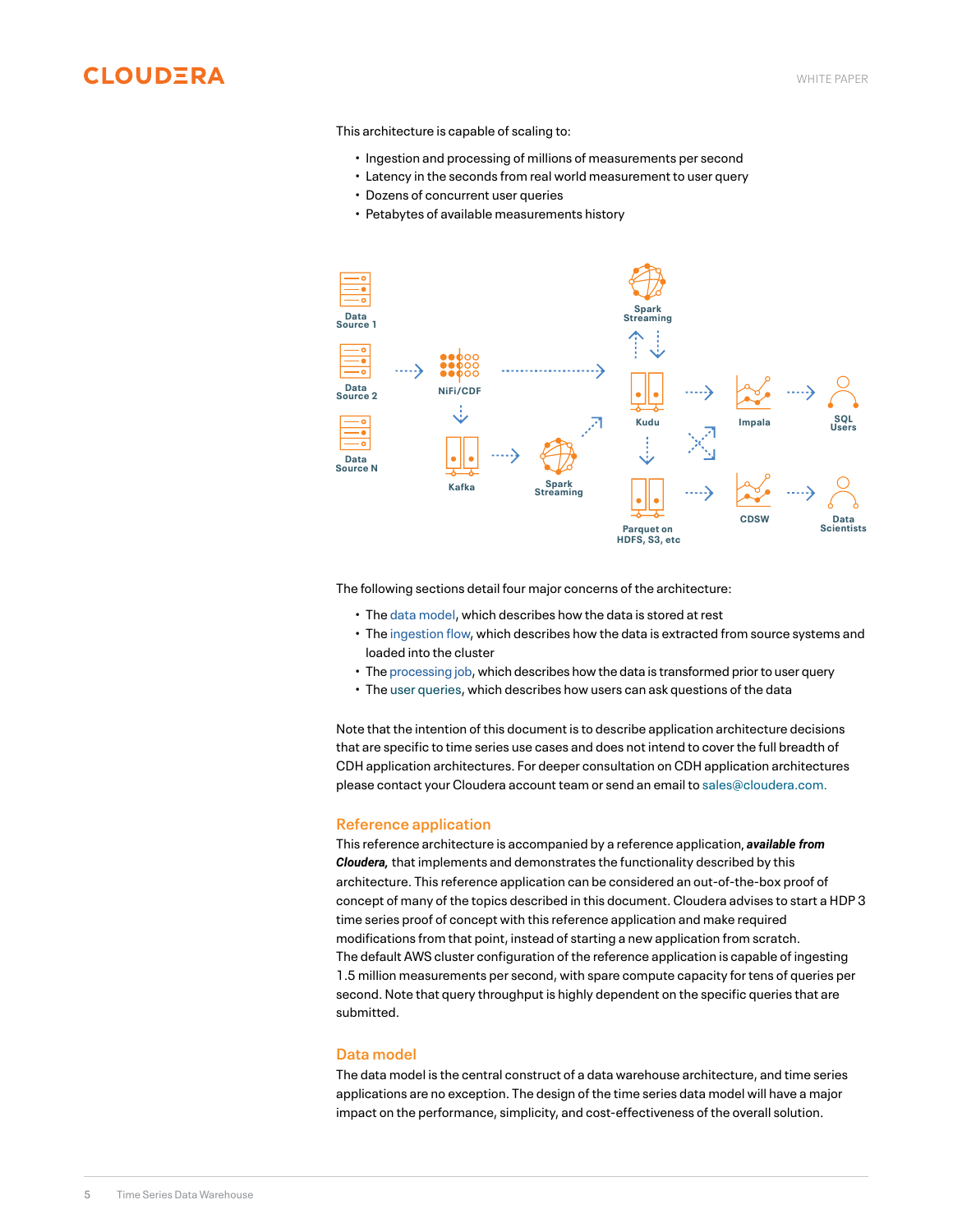<span id="page-5-0"></span>This section outlines a reference data model for a time series data warehouse. This data model will need to be customized for each implementation based on application requirements.

In this architecture the data is stored in two storage layers:

Druid, which stores new measurements

- Druid, which stores measurements to serve user queries
- Kafka, which buffers measurements that have been ingested but yet to be processed

### **Druid**

Druid is a database in the HDP 3 platform that is designed from the ground up for high velocity ingestion, aggregation, and querying of time series events. Druid can be configured to ingest events directly from Kafka. Druid can also be configured to automatically roll up events by a specific time granularity so that many queries that span long periods of time can be answered very quickly.

The equivalent of a table in Druid is a "data source", which contains a single timestamp field  $($   $\pm$   $\text{time})$  along with fields for dimensions and measures. Druid data sources are optimized for aggregation queries that return a small number of records, and so are best modeled as highly denormalized to remove the need for external joins at query time.

Druid provides a comprehensive REST interface for administrators and end users. Druid does provide a native SQL interface for end user queries, however this is limited to simple SQL queries over a single Druid data source. Instead, for end user queries, the HDP 3 platform provides integration between Hive and Druid so that SQL queries can be sent to Druid from the same Hive interface as queries to other storage layers, such as HDFS. Cloudera recommends that end users query Druid via the Hive integration.

### **Modeling**

**Data source creation by Hive**

The Hive-Druid integration provides the functionality to create a table in Hive that in turn creates a data source in Druid. This includes the option to configure data ingestion from Kafka.

### For example,

```
CREATE EXTERNAL TABLE telemetry (
     `__time` TIMESTAMP
   , sensor_id STRING
   , value DOUBLE)
STORED BY 'org.apache.hadoop.hive.druid.DruidStorageHandler'
TBLPROPERTIES (
  "kafka.bootstrap.servers" = "localhost:9092",
  "kafka.topic" = "telemetry",
   "druid.query.granularity" = "MINUTE",
   "druid.segment.granularity" = "DAY"
);
```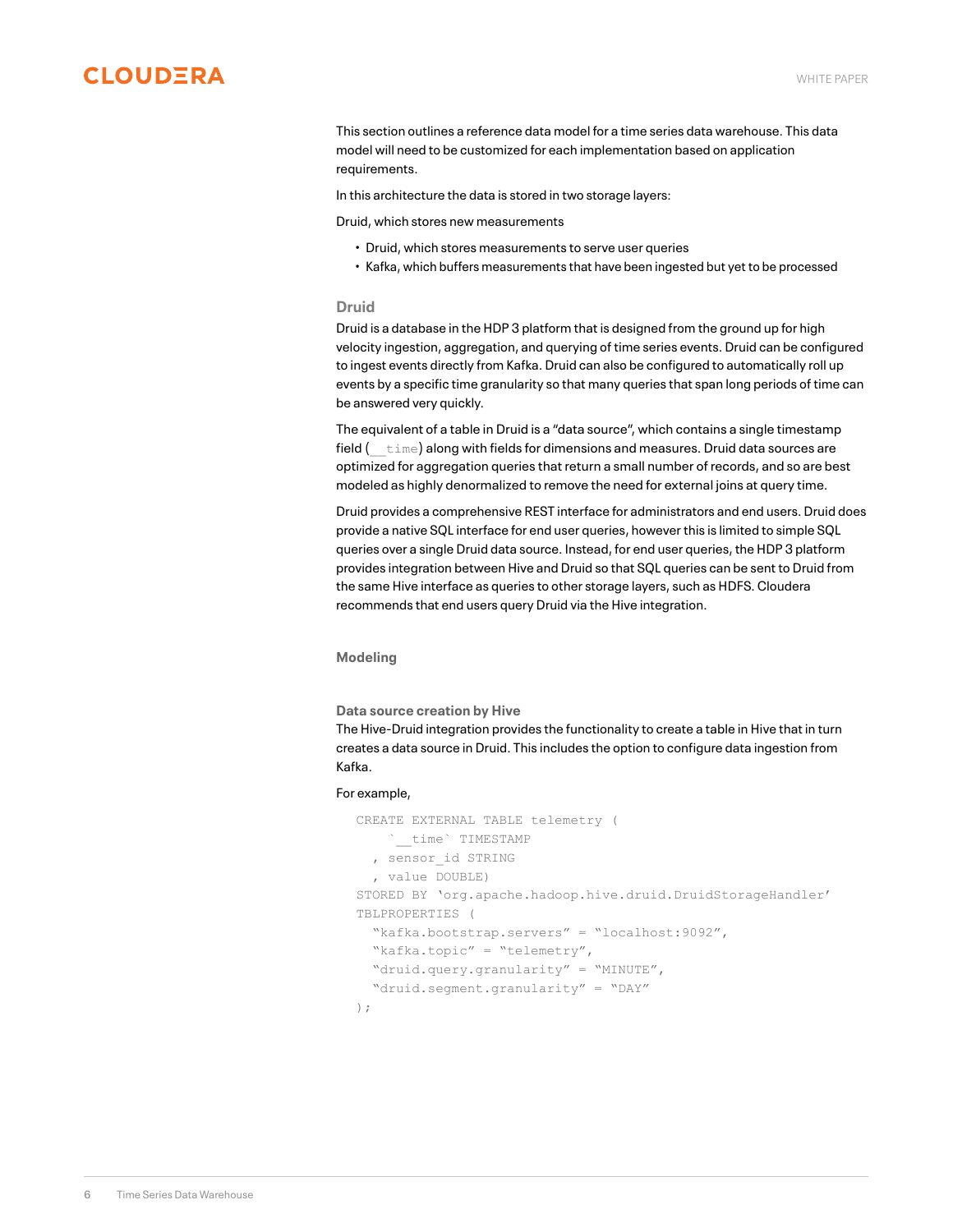Using the Hive-Druid integration to create the Druid data source has some important limitations:

- Numeric fields are assumed to be measures
- Non-numeric fields are assumed to be dimensions
- Measures can only be rolled up on the sum aggregation

If a numeric dimension field is required, then it should be converted to a string before loading into Druid. The field can be converted to a string within the NiFi flow that ingests the events.

Measures are generally numeric, so if ingested events contain numeric measures as strings, they should be converted to a numeric data type before loading into Druid.

The limitation of only rolling up measures on the sum aggregation will prevent users from querying the count of events and any other aggregations that depend on a c ount, such as averages. This impact on user queries is discussed further in the Queries section. To include the count aggregation the data source must be created first in Druid, as described in the next section.

### **Data source creation by Druid**

An alternative approach to creating Hive-Druid tables/data sources is to first use the Druid REST interface to directly create the Druid data source, and to then create a Hive table that points to that data source. This provides full flexibility over the data source specification, at the expense of some complexity for the developer to need to use the REST interface.

Cloudera recommends to create Druid data sources through Hive if the above stated limitations are acceptable, or to otherwise create them directly through Druid.

### For example,

DRUID\_OVERLORD\_HOSTNAME=... HIVESERVER2\_HOSTNAME=...

curl -X POST -H 'Content-Type: application/json' -d @supervisor. json http://\${DRUID\_OVERLORD\_HOSTNAME}:8090/druid/indexer/v1/ supervisor

beeline -u "jdbc:hive2://\${HIVESERVER2\_HOSTNAME}:10501/ default;transportMode=http;httpPath=cliservice" -e "CREATE EXTERNAL TABLE telemetry STORED BY 'org.apache.hadoop.hive. druid.DruidStorageHandler' TBLPROPERTIES (\"druid.datasource\" = \"default.telemetry\")"

Cloudera recommends creating Druid data sources through Hive if the above stated limitations are acceptable, or to otherwise create them directly through Druid.

### For example,

```
DRUID_OVERLORD_HOSTNAME=...
HIVESERVER2_HOSTNAME=...
```
curl -X POST -H 'Content-Type: application/json' -d @supervisor. json http://\${DRUID\_OVERLORD\_HOSTNAME}:8090/druid/indexer/v1/ supervisor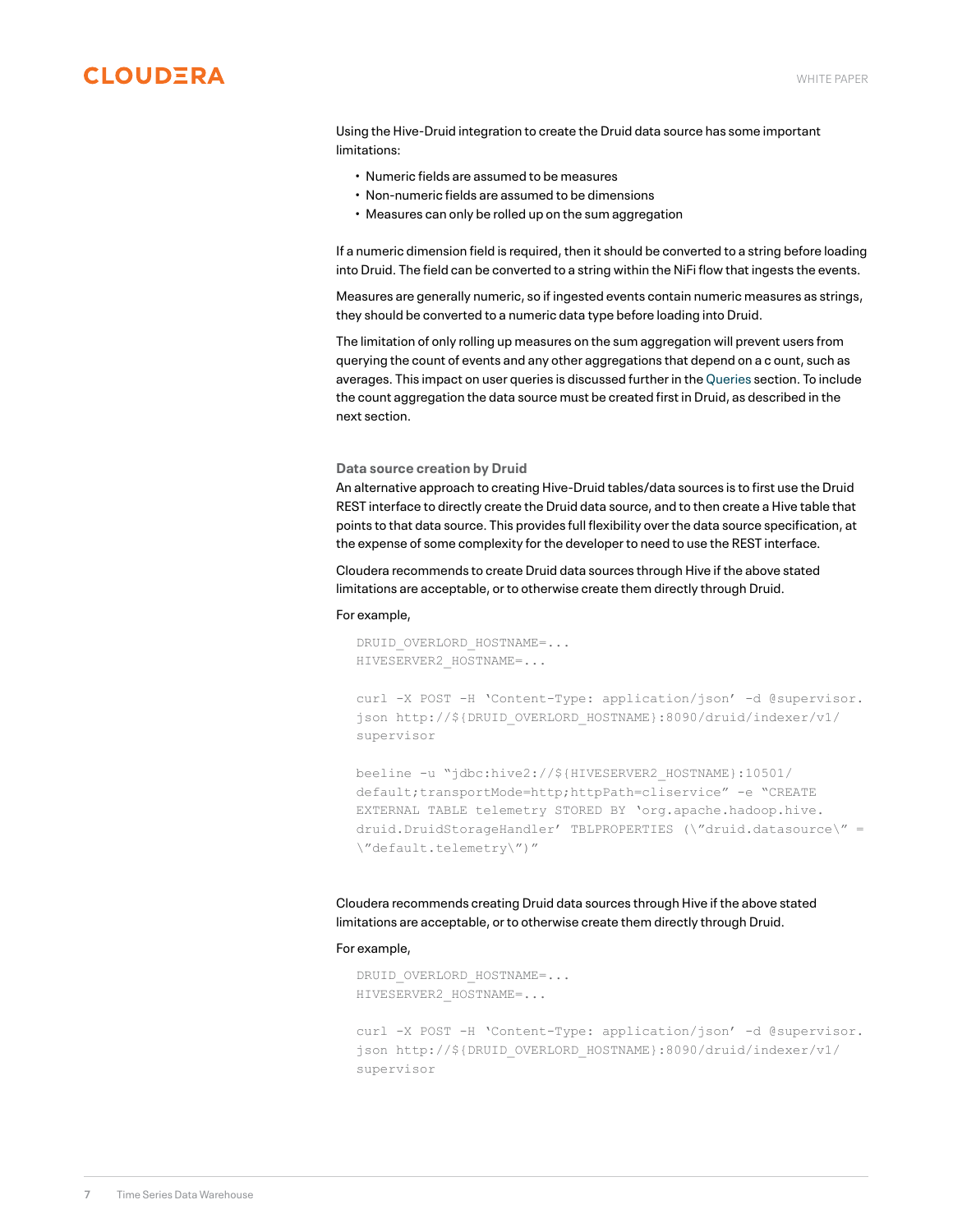<span id="page-7-0"></span>beeline -u "jdbc:hive2://\${HIVESERVER2\_HOSTNAME}:10501/ default;transportMode=http;httpPath=cliservice" -e "CREATE EXTERNAL TABLE telemetry STORED BY 'org.apache.hadoop.hive. druid.DruidStorageHandler' TBLPROPERTIES (\"druid.datasource\" = \"default.telemetry\")"

A base supervisor JSON file can be generated for your schema by first temporarily creating the data source via Hive, then navigating to the Druid Overlord UI and clicking the "payload" link for the data source. When the base supervisor JSON file has been copied the temporary Hive table can then be dropped. Refer to the [Druid documentation](https://druid.apache.org/docs/latest/ingestion/index.html) for changes that can be made to the base supervisor JSON file.

A common configuration to add to a supervisor JSON file is the count, min, and max aggregations, so that end users can query for the count of events and for the average, minimum, and maximum of event measures. When these aggregations are included in the data source the corresponding Hive table will include the corresponding columns as named by the name property of each aggregation. These aggregations can be added with JSON similar to:

```
...
     "metricsSpec": [
       {
         "type": "doubleSum",
        "name": "value",
        "fieldName": "value",
         "expression": null
       },
\{ "type": "count",
         "name": "count"
       },
\{ "type": "doubleMin",
        "name": "value min",
         "fieldName": "value",
       },
\{ "type": "doubleMax",
       "name": "value max",
         "fieldName": "value",
 }
    ],
...
```
### **Kafka ingestion**

The Druid data source can be configured to automatically load events from Kafka. Cloudera recommends this whenever possible so that external Druid ingestion jobs do not need to be developed and maintained.

The Druid-Kafka ingestion can be configured as part of the data source creation, and then enabled with a subsequent Hive alter table statement.

For example,

```
CREATE EXTERNAL TABLE telemetry (`_time` timestamp, sensor_id
string, value double)
```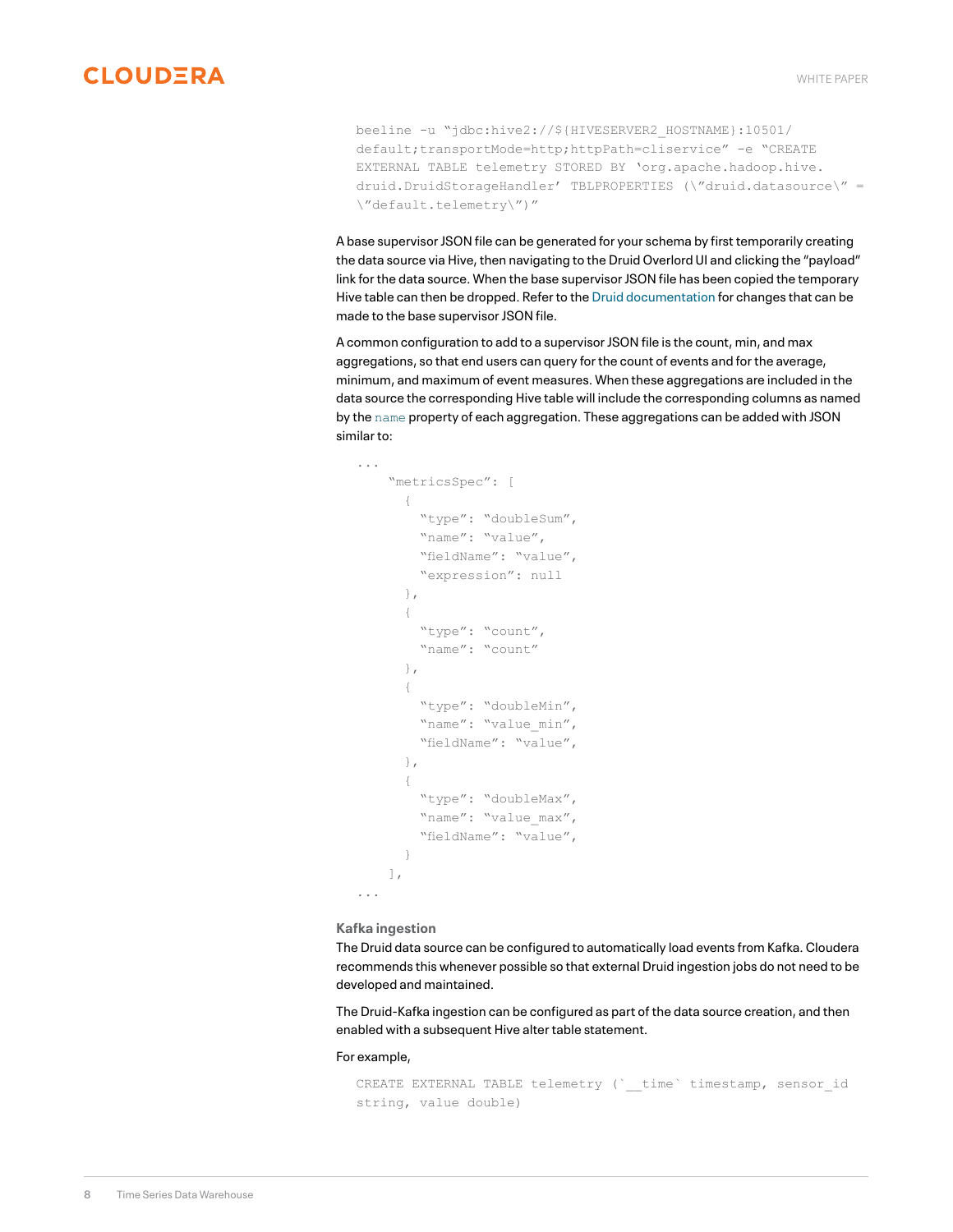```
STORED BY 'org.apache.hadoop.hive.druid.DruidStorageHandler'
TBLPROPERTIES (
  "kafka.bootstrap.servers" = "localhost:9092",
   "kafka.topic" = "telemetry",
   "druid.kafka.ingestion.taskCount" = "10",
   ...
);
ALTER TABLE telemetry SET TBLPROPERTIES("druid.kafka.ingestion" 
= 'START');
```
A Druid-Kafka ingestion job is run as one-to-many tasks on the Druid middle manager processes, and is managed by the Druid overlord process.

By default ingestion will only use one task on one middle manager, which can be a considerable bottleneck for high velocity ingestion. The Hive-Druid configuration druid. kafka.ingestion.taskCount (as in the above example) can be used to increase the number of ingestion tasks for the Druid data source. Note that running more tasks than there are Kafka topic partitions will not improve ingestion performance, because a Kafka topic partition can only be consumed by one task at once.

The capacity of tasks that a Druid middle manager can run is set by the middle manager configuration  $druid.worker.capacity$ , which by default is set to 1. Generally, if the middle manager is on a dedicated host, set the worker capacity closer to the number of cores on the host. For example, to enable capacity for 60 tasks over 5 middle managers, set druid.worker.capacity to 12.

#### **Rollups**

One of the main benefits of using Druid is that it can automatically roll up ingested events to a larger time granularity than the raw events, so that aggregations in user queries that span over long time ranges can be served with greatly improved performance relative to scanning the raw ingested events. For example, if events are ingested at the rate of one per second, rolling up events to the per-minute granularity can reduce the size of the data to be aggregated in a user query by as much as 60x.

The primary tradeoff to querying a rolled up data source is that the raw events are not retained and so questions that require the original time granularity cannot be answered. For many time series applications that tradeoff is acceptable and so Druid provides these applications with very high performance without the application developers requiring to manually implement rollup logic.

In cases where rolled up events are required for the acceptable performance of some queries, but raw events are also required for other queries, Cloudera recommends a dual ingestion approach where events are ingested into Druid for rollups and into another storage layer for raw events, such as HDFS or an object store such as S3 or ADLS. While it is technically possible to store raw events in Druid, it is generally not recommended to store high scales of raw events in Druid as it is not optimized for returning very large result sets from user queries, which would be necessary for many queries that require raw events (e.g. machine learning algorithms). Dual ingestion can be enabled through an additional sink in the NiFi flow.

Automated rollups can be configured in the Druid data source definition. The granularity at which Druid segments the data source can also be set in a similar way.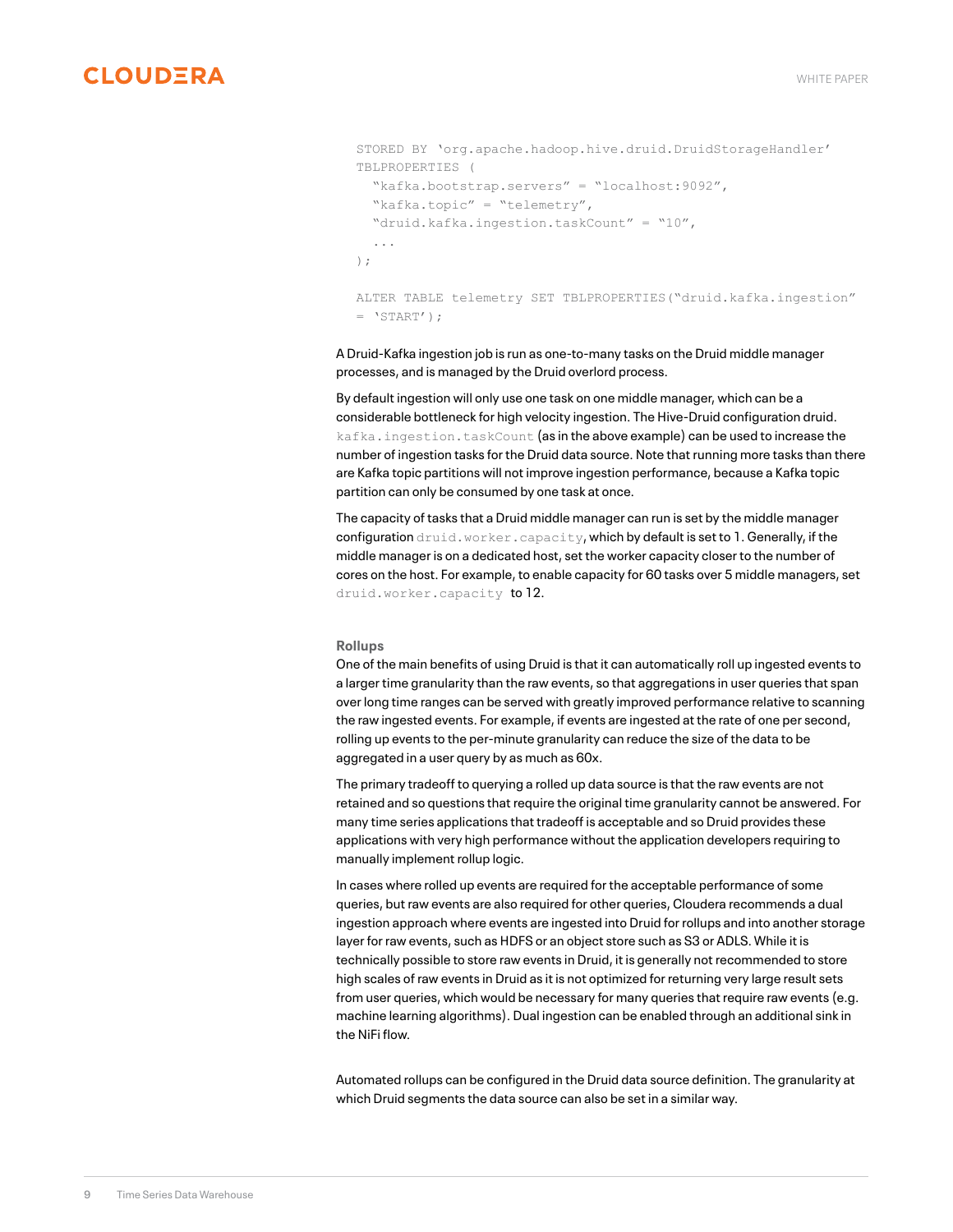#### <span id="page-9-0"></span>For example,

```
CREATE EXTERNAL TABLE telemetry (`_time` timestamp, sensor_id
string, value double)
STORED BY 'org.apache.hadoop.hive.druid.DruidStorageHandler'
TBLPROPERTIES (
   ...
   "druid.query.granularity" = "MINUTE",
   "druid.segment.granularity" = "DAY"
);
```
In this example the measures of the events of each minute of the  $t$  time field will be automatically aggregated for each combination of dimension values.

**Ingestion serialization format**

By default, Hive-Druid assumes that events being ingested are serialized as JSON objects. If the events in Kafka are serialized with delimited text (e.g. CSV) or Avro then this can be set with the Hive-Druid druid.parseSpec.format configuration. The serialization configurations are indirectly documented in the [Hive-Druid code](https://github.com/apache/hive/blob/master/druid-handler/src/java/org/apache/hadoop/hive/druid/conf/DruidConstants.java).

If ingested events are serialized in another format then they should be converted by NiFi to a supported serialization, ideally Avro for best performance.

### For example, for Avro

```
CREATE EXTERNAL TABLE telemetry (
    time` TIMESTAMP,
  sensor id STRING,
   value DOUBLE,
  plant STRING,
   machine STRING,
  sensor_type STRING
)
STORED BY 'org.apache.hadoop.hive.druid.DruidStorageHandler'
TBLPROPERTIES (
   ...
   "druid.parseSpec.format" = "avro",
   "avro.schema.literal" = 
"{\"type\":\"record\",\"name\":\"
telemetry\",\"fields\":[{\"name\":\"sensor_id\",\"type\":\"string\"
},{\"name\":\"__time\",\"type\":\"long\"},{\"name\":\"value\",\"-
type\":\"double\"},{\"name\":\"sensor_type\",\"type\":[\"null\",\"stri
ng\"]},{\"name\":\"plant\",\"type\":[\"null\",\"string\"]},{\"name\":\
\text{"machine}\\\text{''},\text{"type}\\\text{''}:\text{[\text{"null}\\\text{''},\text{"string}\\\text{''}]\});
```
### **Kafka**

Kafka should be used as the buffer between data ingestion by NiFi and data loading by Druid. The time series measurements that are ingested by NiFi should be serialized in a common format and written to a Kafka measurements topic.

**Measurements topic**

The measurements topic holds time series measurements ingested by NiFi, but not yet loaded by Druid. One message in the topic should represent one measurement.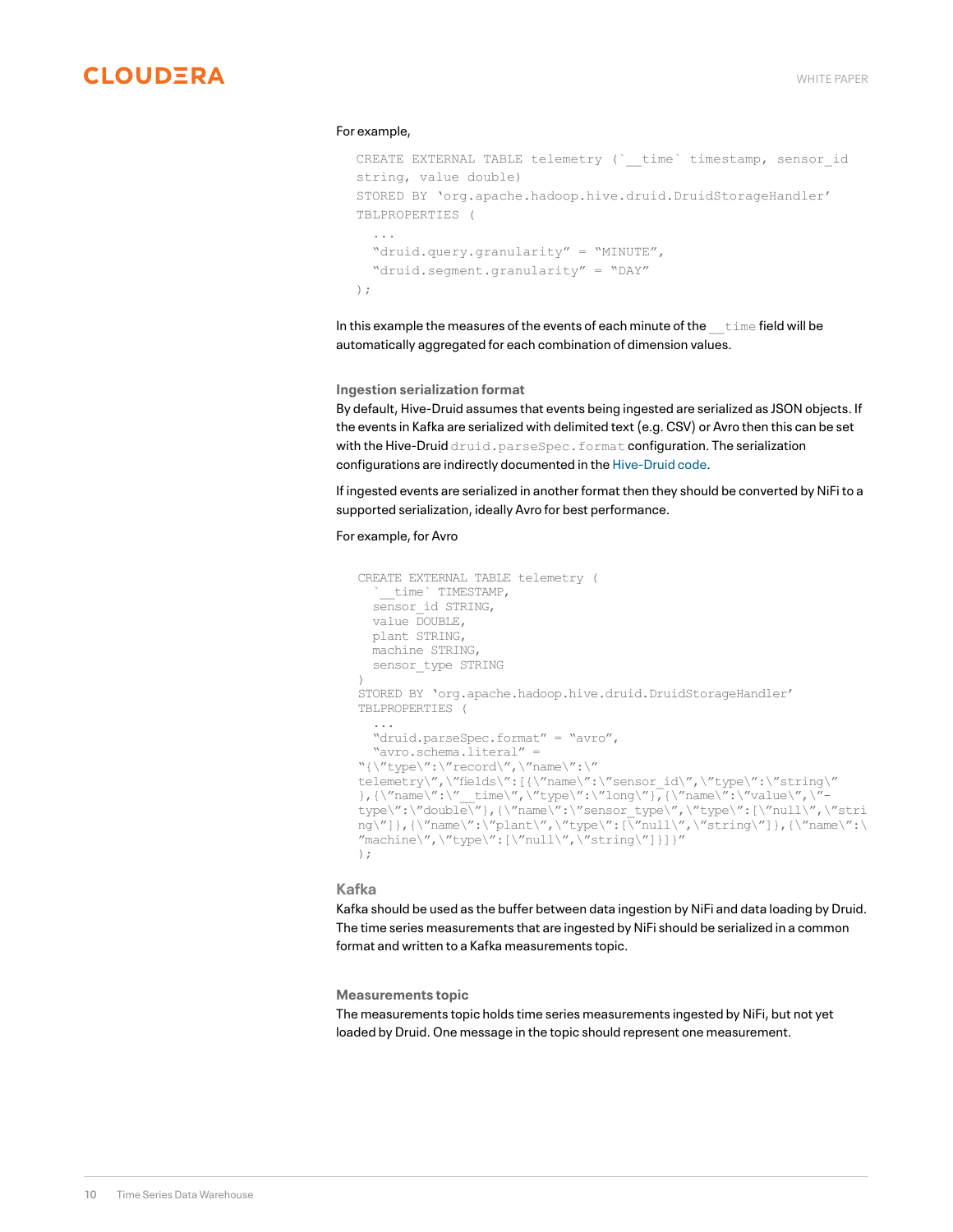### <span id="page-10-0"></span>**Topic design**

The number of topic partitions is an important factor in message throughput. A reasonable initial value is one partition per 10,000 measurements per second. For example, for an application that ingests 500,000 measurements per second, start with a topic of 50 partitions. Further tuning of the partition count may be required after initial performance testing of the developed application, but ideally before entering production. The topic should have a replication factor of 3 for data durability and availability in failure scenarios.

### **Message serialization**

The measurement messages in the topic should be serialized with Apache Avro, which is a compact binary serialization that is well supported in the Cloudera platform. Avro allows the schema of the messages to evolve over time without necessarily breaking compatibility with earlier messages. The use of the Schema Registry component in Cloudera Stream Processing can assist with managing this schema evolution, including supporting the messages to be written without each embedding the full schema. The NiFi ingestion flow can be configured to write messages to Kafka in Avro format, including integration with the schema registry.

It is possible for the measurements messages to be serialized with other formats, such as JSON; however these generally take up more disk space, are slower for Druid to parse, and may not support schema evolution.

### **Data ingestion**

Ingestion is the extract of data from source systems and the load of that data into the HDP 3 platform. From data warehousing terminology this is the "E" and the "L" of ETL, or ELT. NiFi is the recommended data integration component, which is provided by Cloudera Data Flow (CDF) for HDP 3. NiFi is very well suited to high velocity ingest of time series data.

The source systems that time series data is ingested from can take many different forms and

- Raw TCP
- HTTP, e.g. REST
- Historians
- Upstream collectors, e.g. Azure IoT Hub
- Relational databases
- Flat files
- Custom format files

NiFi has the ability to read all of these source systems and interfaces, including extensibility for data formats that NiFi does not currently support. Consult the [NiFi documentation](http://nifi.apache.org/docs/nifi-docs/html/getting-started.html#what-processors-are-available) to find the processors that match your source system interfaces.

NiFi should load the extracted data into the measurements topic in Kafka. Each message in the measurement topic should represent one time series measurement. All ingested measurements should be serialized as Avro records for the Kafka messages.

If required, NiFi can also be used to pre-process measurements before loading them into Kafka. This can include simple transformations such as data type conversion and field renames, or more complex transformations such as enrichment via lookups.

In some cases, the complexity of a required transformation is beyond what is expressable in NiFi, such as a join or window function. In these cases, Cloudera recommends to use the stream processing engine Apache Spark to run these transformations between the data being ingested by NiFi and the data being loaded into Druid. Kafka can be used as a buffer between these components, just as it is used in this architecture document as a buffer between NiFi and Druid.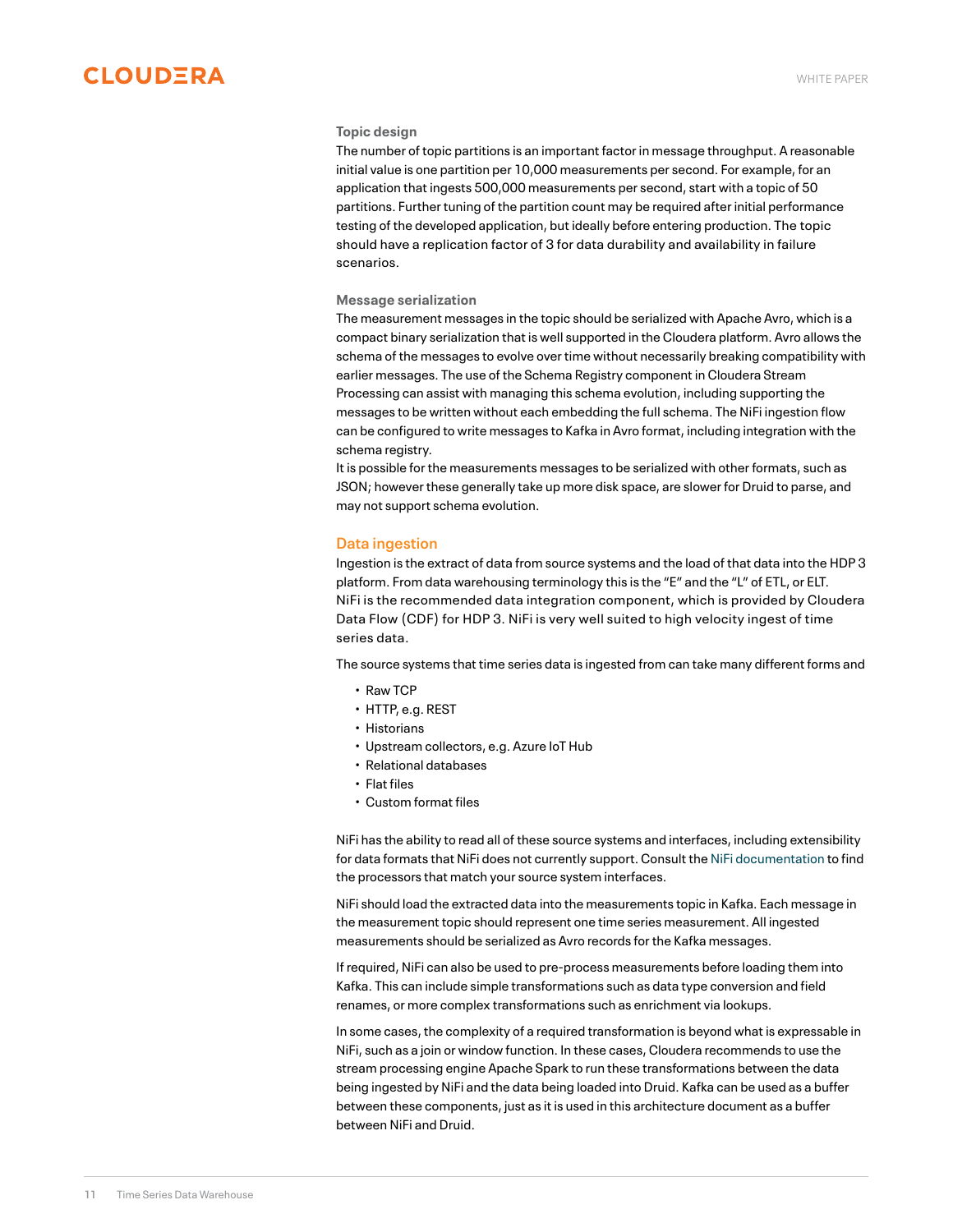<span id="page-11-0"></span>

### **User queries**

With the measurements loaded into Druid the users can immediately query them with Hive. This can be done using hand-written SQL in the Data Analytics Studio (DAS) user interface for HDP 3, or through third-party business intelligence tools that support JDBC or ODBC data sources. Custom SQL can be useful for exploratory analytics, and BI tools can be useful for live monitoring and dashboarding.

In addition to time series data warehousing, data scientists can access the same data through the Cloudera Data Science Workbench tool. This enables distributed machine learning algorithms to be executed over the same time series data using Spark. This section provides some example SQL queries that users might run to ask questions of the time series application.

#### **Raw**

In this context "raw" data refers to the individual records stored within Druid. If the measurements have not been rolled up on ingestion, then these will be the individual measurements.

If the measurements have been rolled up on ingestion, for example from per-second events to the one-minute granularity, then these will be the partial aggregation results (i.e. rollups) stored in Druid. These records are a slice of the time and dimensions fields of the measurements. It is not guaranteed that Druid will always store one rollup record per slice of the time and the dimensions, nor that Druid will always maintain the same number of rollup records per slice of time and dimensions. In general, this means that is it not particularly useful to select raw records from rollup tables, and instead queries that aggregate by a slice of time and/or dimensions should be submitted instead. For example, within a relative window of time, note that sometimes there are multiple records per timestamp:

SELECT `\_time`, count, value FROM telemetry WHERE sensor  $id = 100$ AND `\_time` >= CURRENT\_TIMESTAMP() - INTERVAL 10 MINUTES;

|  | time                              |                  | $C$ <sup>11n<math>+</math></sup> | value                 |  |
|--|-----------------------------------|------------------|----------------------------------|-----------------------|--|
|  | $2019 - 10 - 22$ $14:46:00.0$ UTC |                  | 60                               | $-16219.843261338903$ |  |
|  | $2019 - 10 - 22$ $14:47:00.0$ UTC |                  |                                  | $-6.846895856402227$  |  |
|  | $2019 - 10 - 22$ $14:47:00.0$     | TIT <sub>C</sub> | 59                               | $-14912.613028755055$ |  |
|  | $2019 - 10 - 22$ $14:48:00.0$     | TIT <sub>C</sub> | 60                               | $-17470.1292797956$   |  |
|  | $2019 - 10 - 22$ $14:49:00.0$     | <b>TITC</b>      |                                  | $-470.02321050059106$ |  |
|  | $2019 - 10 - 22$ $14:49:00.0$     | <b>TITC</b>      | 59                               | $-19866.89021500123$  |  |
|  | $2019 - 10 - 22$ $14:50:00.0$     | TIT <sub>C</sub> | 60                               | $-19556.180216432906$ |  |
|  | $2019 - 10 - 22$ $14:51:00.0$     | <b>TITIC</b>     |                                  | $-299.80085607997455$ |  |
|  | $2019 - 10 - 22$ $14:51:00.0$     | <b>TITC</b>      | 59                               | $-15906.440247964943$ |  |
|  | $2019 - 10 - 22$ $14:52:00.0$     | <b>TITC</b>      | 60                               | $-14923.916427317667$ |  |
|  | $2019 - 10 - 22$ $14:53:00.0$     | <b>TITC</b>      |                                  | $-112.41589126252131$ |  |
|  | $2019 - 10 - 22$ $14:53:00.0$     | <b>TITC</b>      | 59                               | $-17371.277289287562$ |  |
|  | $2019 - 10 - 22$ $14:54:00.0$     | <b>TITC</b>      | 60                               | $-20344.369541141623$ |  |
|  | $2019 - 10 - 22$ $14:55:00.0$     | <b>TITC</b>      |                                  | $-586.1111970069903$  |  |
|  | 2019-10-22 14:55:00.0 UTC         |                  | 32                               | $-6269.855211856371$  |  |
|  |                                   |                  |                                  |                       |  |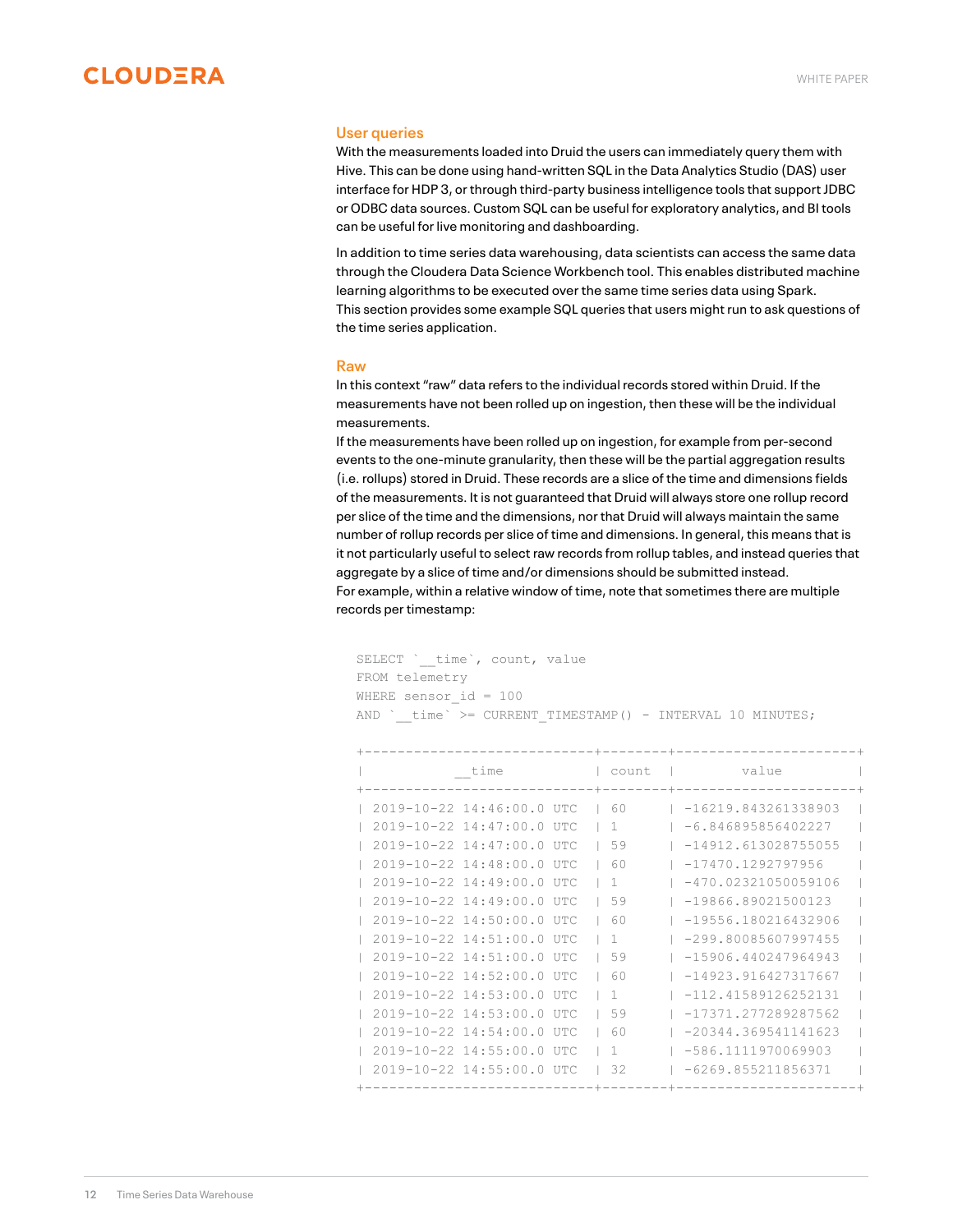<span id="page-12-0"></span>

### Or within a specific range of time:

```
SELECT ` time`, count, value
FROM telemetry
WHERE sensor id = 100AND `_time` BETWEEN '2019-10-22 14:50:00' AND '2019-10-22
14:52:00';
+----------------------------+--------+----------------------+
```

|  | ⊤ım⊖                           |  | count | value                |  |
|--|--------------------------------|--|-------|----------------------|--|
|  |                                |  |       | -+------------------ |  |
|  | 2019-10-22 14:50:00.0 UTC   60 |  |       | -19556.180216432906  |  |
|  | 2019-10-22 14:51:00.0 UTC      |  |       | -299.80085607997455  |  |
|  | 2019-10-22 14:51:00.0 UTC      |  | 1,59  | -15906.440247964943  |  |
|  | 2019-10-22 14:52:00.0 UTC      |  | - 160 | -14923.916427317667  |  |
|  |                                |  |       |                      |  |

### **Downsamples**

Downsampling involves aggregating measurements to a larger time granularity so that values can be determined for wider timespans than what is already rolled up in the table. Within Druid these are known as 'timeseries' queries.

Hive provides "floor" functions to round down timestamps to the nearest granularity timestamp, e.g. for the floor minute function, from '2019-01-01 12:34:56' to '2019-01- 01 12:34:00'.

### For example, to downsample to a per hour granularity:

```
SELECT
   FLOOR HOUR(`_time`) `_time`
  , SUM(count) count
  , SUM(value) value
FROM telemetry
WHERE sensor id = 100
GROUP BY FLOOR_HOUR(`__time`);
+----------------------------+--------+----------------------+
          | __time | count | value |
+----------------------------+--------+----------------------+
| 2019-10-22 14:00:00.0 UTC | 894 | -262296.3874278831 |
| 2019-10-22 15:00:00.0 UTC | 3600 | -1062112.2920872918 |
| 2019-10-22 16:00:00.0 UTC | 3600 | -1062137.711899869 |
| 2019-10-22 17:00:00.0 UTC | 3599 | -1061534.043815015 |
| 2019-10-22 18:00:00.0 UTC | 1954 | -577525.0118555583 |
    +----------------------------+--------+----------------------+
```
### Or to downsample to a per 15-minute granularity:

```
SELECT
  CAST(FLOOR MINUTE(` time`) AS TIMESTAMP) -
    INTERVAL (EXTRACT(minute FROM `__time`) % 15) MINUTES
   AS `_ time`
  , SUM(count) count
  , SUM(value) value
FROM telemetry
WHERE sensor id = 100
GROUP BY CAST(FLOOR MINUTE(` time`) AS TIMESTAMP) -
  INTERVAL (EXTRACT(minute FROM `__time`) % 15) MINUTES
ORDER BY `__time`;
```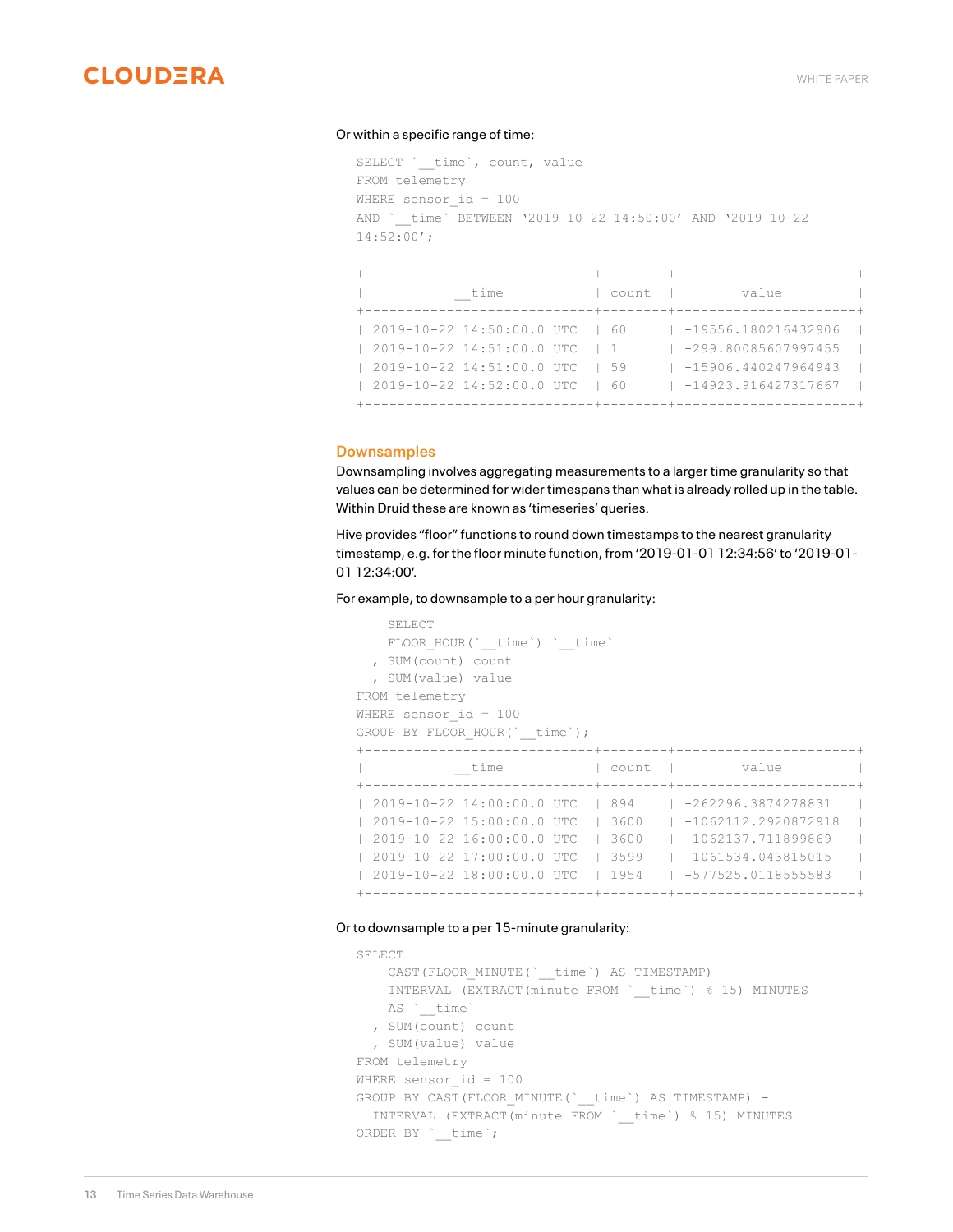<span id="page-13-0"></span>

| time                          |                               |  | count | value                 |  |
|-------------------------------|-------------------------------|--|-------|-----------------------|--|
|                               |                               |  |       |                       |  |
|                               | $2019 - 10 - 22$ $14:45:00.0$ |  | 894   | $-262296.3874278831$  |  |
| $2019 - 10 - 22$ $15:00:00.0$ |                               |  | 900   | $-265527.93449713575$ |  |
| $2019 - 10 - 22$ $15:15:00.0$ |                               |  | 900   | $-265535.0565255714$  |  |
| $2019 - 10 - 22$ $15:30:00.0$ |                               |  | 900   | $-265525.1983720285$  |  |
| $2019 - 10 - 22$ $15:45:00.0$ |                               |  | 900   | $-265524.1026925563$  |  |
| $2019 - 10 - 22$ 16:00:00.0   |                               |  | 900   | $-265531.57272412465$ |  |
| $2019 - 10 - 22$ $16:15:00.0$ |                               |  | 900   | $-265531.25440185587$ |  |
| $2019 - 10 - 22$ $16:30:00.0$ |                               |  | 900   | $-265538.47855463775$ |  |
| $2019 - 10 - 22$ 16:45:00.0   |                               |  | 900   | $-265536.4062192506$  |  |
| $2019 - 10 - 22$ $17:00:00.0$ |                               |  | 899   | $-264938.3456768413$  |  |
| $2019 - 10 - 22$ $17:15:00.0$ |                               |  | 900   | $-265532.40692064306$ |  |
| $2019 - 10 - 22$ $17:30:00.0$ |                               |  | 900   | $-265534.8937905999$  |  |
| $2019 - 10 - 22$ $17:45:00.0$ |                               |  | 900   | $-265528.3974269307$  |  |
| $2019 - 10 - 22$ 18:00:00.0   |                               |  | 900   | $-265534.2945895997$  |  |
|                               | $2019 - 10 - 22$ $18:15:00.0$ |  | 783   | $-227960.73054807374$ |  |
|                               |                               |  |       |                       |  |

These queries can be wrapped in views to simplify user queries. Multiple views can be created for different granularities, such as one per second, one per minute, and one per hour.

```
CREATE VIEW telemetry_hour AS
SELECT 
   FLOOR_HOUR(`_time`) `_time`
  , sensor_id
  , SUM(count) count
  , SUM(value) value
FROM telemetry
GROUP BY FLOOR_HOUR(`__time`), sensor_id;
```
### The view can then be queried as:

```
SELECT ` time', count, value
FROM telemetry hour
WHERE sensor id = 100ORDER BY `_time`;
```

|  | time                      | count | value<br>------------------ |  |
|--|---------------------------|-------|-----------------------------|--|
|  | 2019-10-22 14:00:00.0 UTC | 894   | -262296.3874278831          |  |
|  |                           |       |                             |  |
|  | 2019-10-22 15:00:00.0 UTC | 3600  | -1062112.2920872918         |  |
|  | 2019-10-22 16:00:00.0 UTC | 3600  | -1062137.711899869          |  |
|  | 2019-10-22 17:00:00.0 UTC | 3599  | -1061534.043815015          |  |
|  | 2019-10-22 18:00:00.0 UTC | 2118  | $-625490.7404606077$        |  |
|  |                           |       |                             |  |

### **Pivot/transpose**

The above examples provide the multiple metrics per timestamp on separate records. A pivot, otherwise known as a transpose, can be used where multiple metrics per timestamp are required on the same record.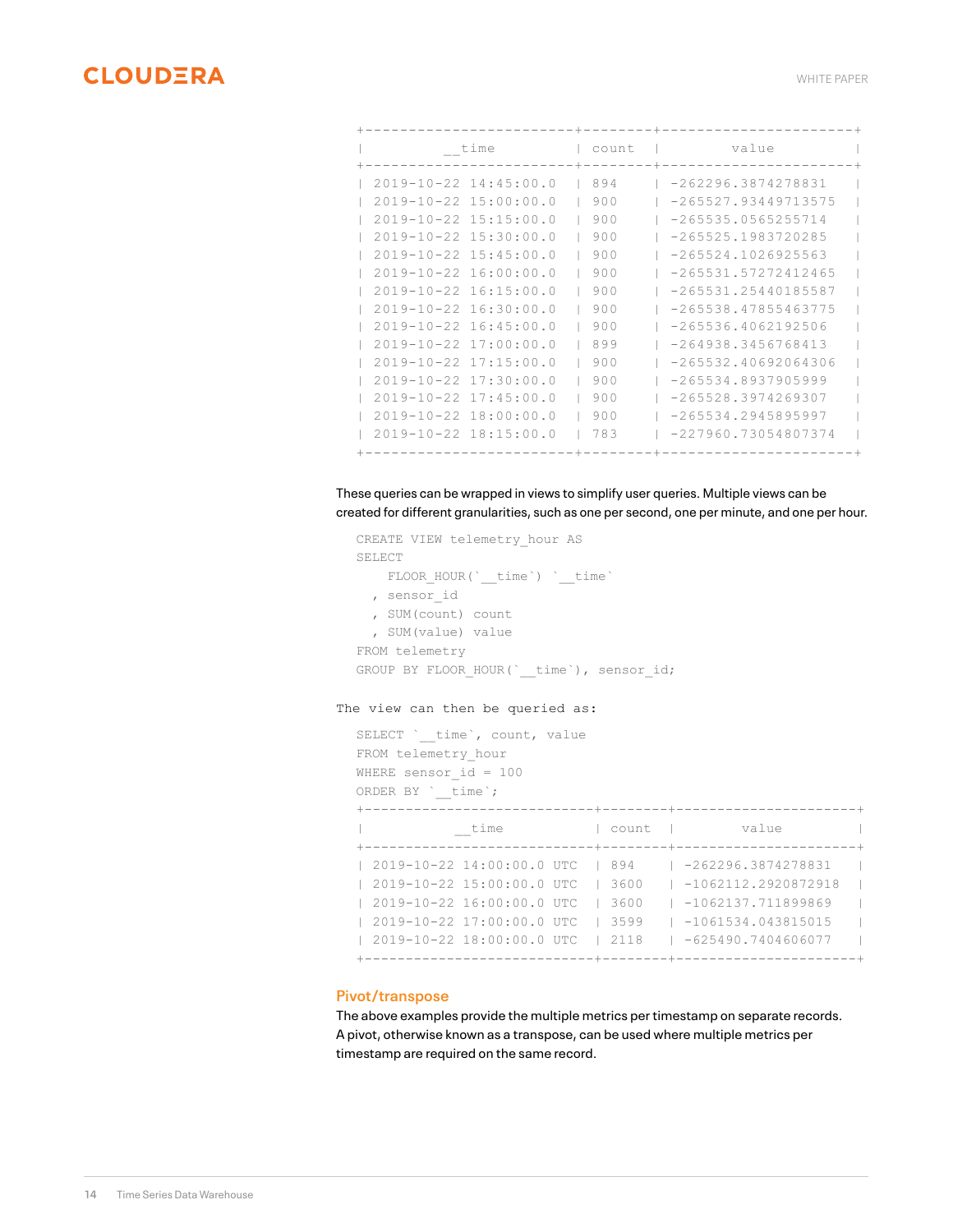Hive does not currently provide a pivot function, but it can be implemented with this syntax (assuming we have a view  $t$ elemetry hour that downsamples measurements per hour, as described in the previous section):

```
 SELECT
   FLOOR HOUR(`_time`) `_time`
  , MAX(CASE WHEN sensor type = 'temperature' THEN value END)
temperature
 , MAX(CASE WHEN sensor type = 'pressure' THEN value END)
pressure
FROM telemetry
WHERE sensor id IN (100, 101)
AND `__time` >= CURRENT_TIMESTAMP() - INTERVAL 4 HOURS
GROUP BY FLOOR_HOUR(`__time`)
ORDER BY FLOOR HOUR(`_time`);
+-----------------------+-----------------------+--------------------+
                     | temperature | pressure |
+-----------------------+-----------------------+--------------------+
| 2019-10-22 14:00:00.0 | -14919.459924611458 | 1901.2905602971227 |
| 2019-10-22 15:00:00.0 | -6035.789051408976 | 3362.989233184454 |
| 2019-10-22 16:00:00.0 | -5961.867724867079 | 3358.183901721163 |
| 2019-10-22 17:00:00.0 | -3.7921024546802755 | 3353.33377443314 |
| 2019-10-22 18:00:00.0 | -0.22397884804610158 | 3322.994063408674 |
+-----------------------+-----------------------+--------------------+
```
### Where a set of metrics is commonly pivoted together then a view could be created for that pivot query:

```
CREATE VIEW probe metrics AS
SELECT
    time
   , plant
   , machine
  , MAX(CASE WHEN sensor type = 'pressure' THEN value END)
pressure
  , MAX(CASE WHEN sensor type = 'brightness' THEN value END)
brightness
FROM downsampled_1s
GROUP BY time, plant, machine;
```
#### Users could then query for probe metrics per timestamp with:

```
SELECT time, pressure, brightness
FROM probe metrics
WHERE machine = 705
AND time >= NOW() - INTERVAL 1 HOUR
ORDER BY time;
```
+---------------------+-------------------+--------------------+ | time | pressure | brightness | +---------------------+-------------------+--------------------+ | 2019-06-03 00:48:24 | 46.31959579101573 | -399.1159619067209 | | 2019-06-03 00:48:25 | 47.17996759211917 | -399.9728049675076 | | 2019-06-03 00:48:26 | 47.73523223287668 | -399.6272832668245 | | 2019-06-03 00:48:28 | 47.92830080609275 | -395.3348250960566 | | 2019-06-03 00:48:29 | 47.56588908407019 | -391.3973229393663 |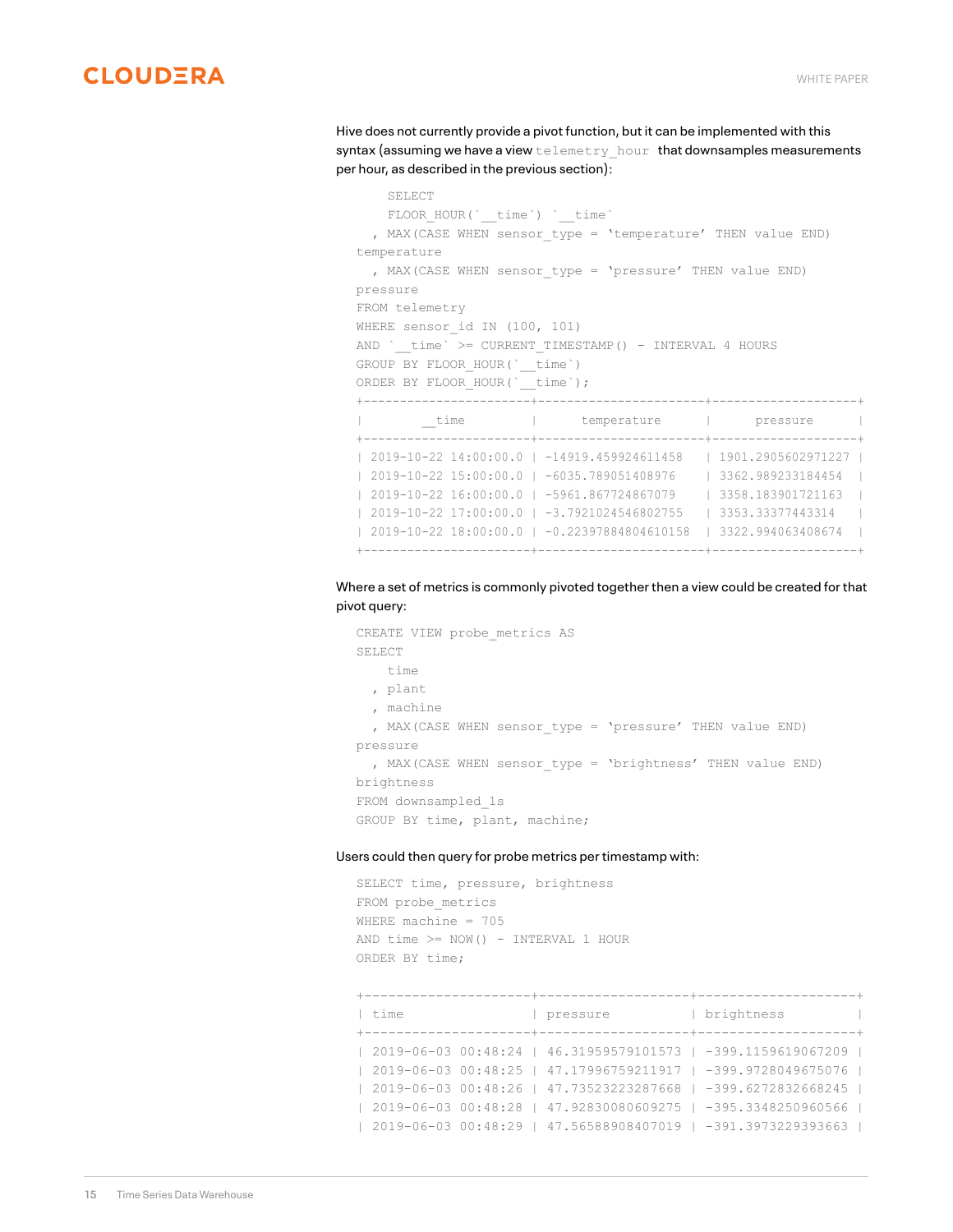```
| 2019-06-03 00:48:30 | 46.89793899373325 | -386.2763078513929 |
| 2019-06-03 00:48:31 | 45.92519684787266 | -379.9830358708207 |
| 2019-06-03 00:48:32 | 44.64874896045262 | -372.5313384227952 |
| 2019-06-03 00:48:33 | 43.07002057534766 | -363.9376006885211 |
| 2019-06-03 00:48:34 | 41.19077563451083 | -354.2207113810819 |
...
```
### **Aggregations**

Hive supports many common [aggregate functions](https://cwiki.apache.org/confluence/display/Hive/LanguageManual+UDF#LanguageManualUDF-Built-inAggregateFunctions(UDAF)), however it does not always translate these into queries on Druid in a way that reflects the intention of the user. The following sub-sections describe how to derive the intended aggregation results.

#### **Sums**

The SUM function is understood correctly by Hive to be pushed down to Druid, and so it will automatically generate the correct results.

### For example,

```
SELECT SUM(value) sum
FROM telemetry
WHERE `__time` >= CURRENT_TIMESTAMP() - INTERVAL 1 DAY
AND sensor id = 100;+----------------------+
| sum |
+----------------------+
| -157826.08752537577 |
+----------------------+
```
### **Counts and averages**

For Hive-Druid tables the Hive COUNT and AVG functions will use the count of the multiple partial aggregation records of a single time/dimension slice, instead of using the count column created by the count aggregation in the Druid data source. Because there are an arbitrary number of partial aggregation records for a single time/dimension slice, it is not meaningful to use the count of those records for query results.

Instead, to correctly derive the count and average aggregations for a Druid-backed table the SUM function must be used on the count column.

For example, to retrieve the average value and the count of measurements of a metric over the previous day, and to also demonstrate the unintended way to aggregate values on Druid tables:

```
SELECT
   SUM(value) / SUM(count) avg
   , SUM(count) count
   , AVG(value) wrong_avg
   , COUNT(*) wrong_count
FROM telemetry
WHERE `__time` >= CURRENT_TIMESTAMP() - INTERVAL 1 DAY
AND sensor id = 100;
+---------------------+--------+----------------------+--------------+
        avg | count | wrong_avg | wrong_count |
+---------------------+--------+----------------------+--------------+
| -294.97244278095854 | 15846 | -16753.166051279815 | 279 |
+---------------------+--------+----------------------+--------------+
```